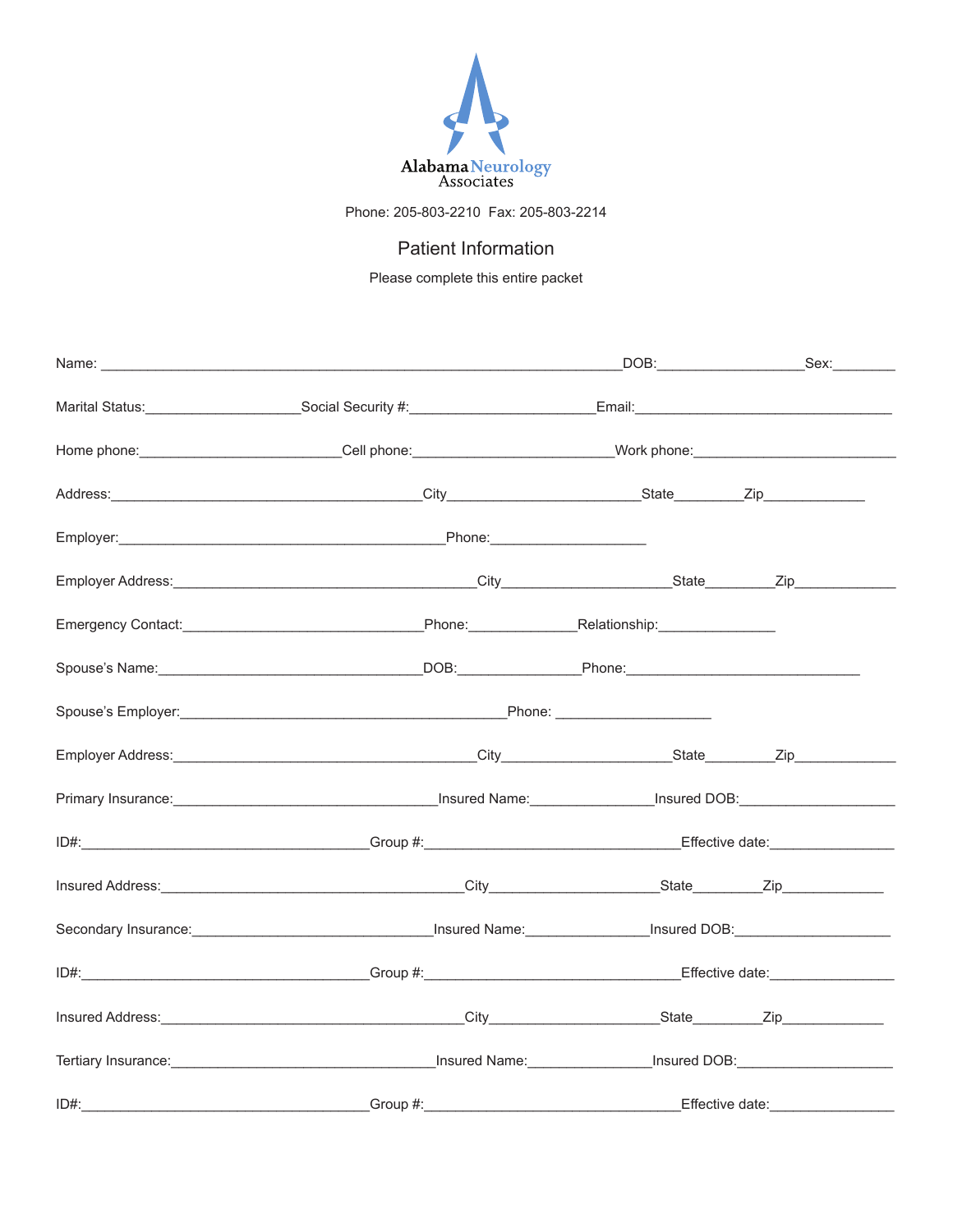|                                            |        |        |                      |                                                                                                                                                                                                                                |                                                                                                                    | DOB:                                                                                                                 |  |
|--------------------------------------------|--------|--------|----------------------|--------------------------------------------------------------------------------------------------------------------------------------------------------------------------------------------------------------------------------|--------------------------------------------------------------------------------------------------------------------|----------------------------------------------------------------------------------------------------------------------|--|
|                                            |        |        |                      | Internist/Primary Care Physician: Care Change Care Change Control of the Change Care Change Care Change Care Change Care Change Care Change Care Change Care Change Care Change Care Change Care Change Care Change Care Chang |                                                                                                                    |                                                                                                                      |  |
| Patient Medical History (Circle Yes or No) |        |        |                      | Previous Hospitalizations,                                                                                                                                                                                                     |                                                                                                                    |                                                                                                                      |  |
| <b>Diabetes</b>                            |        | Υ      | ${\sf N}$            | Surgeries, Injuries?                                                                                                                                                                                                           |                                                                                                                    |                                                                                                                      |  |
| Hypertension                               |        | Υ      | ${\sf N}$            | What?                                                                                                                                                                                                                          |                                                                                                                    | When?                                                                                                                |  |
| Cancer                                     |        | Y      | ${\sf N}$            |                                                                                                                                                                                                                                |                                                                                                                    |                                                                                                                      |  |
| <b>Stroke</b>                              |        | Υ      | ${\sf N}$            |                                                                                                                                                                                                                                |                                                                                                                    | <u> 1990 - Jan James James James James James James James James James James James James James James James James J</u> |  |
| <b>Heart Trouble</b>                       |        | Υ      | N                    |                                                                                                                                                                                                                                |                                                                                                                    |                                                                                                                      |  |
| Arthritis                                  |        | Υ      | N                    |                                                                                                                                                                                                                                | <u> 1980 - Jan Stein Harry Harry Harry Harry Harry Harry Harry Harry Harry Harry Harry Harry Harry Harry Harry</u> |                                                                                                                      |  |
| Convulsions                                |        | Υ      | N                    | Testing? What?                                                                                                                                                                                                                 |                                                                                                                    | When?                                                                                                                |  |
| <b>Bleeding Tendency</b>                   |        | Υ      | N                    |                                                                                                                                                                                                                                |                                                                                                                    | <u> 1990 - Johann Stoff, amerikansk politik (* 1900)</u>                                                             |  |
| Venereal Disease                           |        | Υ      | N                    |                                                                                                                                                                                                                                |                                                                                                                    |                                                                                                                      |  |
| <b>Hereditary Deficits</b>                 |        | Υ      | ${\sf N}$            |                                                                                                                                                                                                                                |                                                                                                                    | <u> 2000 - Jan James James (f. 1989)</u>                                                                             |  |
| Patient Social History (Circle the Answer) |        |        |                      |                                                                                                                                                                                                                                |                                                                                                                    |                                                                                                                      |  |
| <b>Marital Status:</b>                     | Single |        | Married<br>Separated | Widowed                                                                                                                                                                                                                        | Divorced                                                                                                           |                                                                                                                      |  |
| Use of Alcohol: Never                      |        | Rarely | Moderate             | Daily                                                                                                                                                                                                                          |                                                                                                                    |                                                                                                                      |  |
| Use of Tobacco: Never                      |        |        |                      | Quit smoking Smoker- Smoker- Smoker Smoker Smoker Smoker Smoker Smoker New Smoker Smoker Smoker Smoker Smoker Smoker Smoker Smoker Smoker Smoker Smoker Smoker Smoker Smoker Smoker Smoker Smoker Smoker Smoker Smoker Smoker  |                                                                                                                    |                                                                                                                      |  |
|                                            |        |        |                      |                                                                                                                                                                                                                                |                                                                                                                    |                                                                                                                      |  |
| Family Medical History                     |        |        |                      |                                                                                                                                                                                                                                |                                                                                                                    |                                                                                                                      |  |
| Father                                     | Age    |        | <b>Diseases</b>      |                                                                                                                                                                                                                                | Deceased? Cause?                                                                                                   |                                                                                                                      |  |
| Mother                                     |        |        |                      |                                                                                                                                                                                                                                |                                                                                                                    |                                                                                                                      |  |
| Sibling                                    |        |        |                      |                                                                                                                                                                                                                                |                                                                                                                    |                                                                                                                      |  |
| Sibling                                    |        |        |                      |                                                                                                                                                                                                                                |                                                                                                                    |                                                                                                                      |  |
| Spouse                                     |        |        |                      |                                                                                                                                                                                                                                |                                                                                                                    |                                                                                                                      |  |
| Children                                   |        |        |                      |                                                                                                                                                                                                                                |                                                                                                                    |                                                                                                                      |  |
| Grandparents                               |        |        |                      |                                                                                                                                                                                                                                |                                                                                                                    |                                                                                                                      |  |
|                                            |        |        |                      |                                                                                                                                                                                                                                |                                                                                                                    |                                                                                                                      |  |
| <b>Current Medications</b>                 |        |        |                      |                                                                                                                                                                                                                                |                                                                                                                    |                                                                                                                      |  |
| Name                                       |        |        | Strength             |                                                                                                                                                                                                                                | <b>Directions</b>                                                                                                  |                                                                                                                      |  |
|                                            |        |        |                      |                                                                                                                                                                                                                                |                                                                                                                    |                                                                                                                      |  |
|                                            |        |        |                      |                                                                                                                                                                                                                                |                                                                                                                    |                                                                                                                      |  |
|                                            |        |        |                      |                                                                                                                                                                                                                                |                                                                                                                    |                                                                                                                      |  |
|                                            |        |        |                      |                                                                                                                                                                                                                                |                                                                                                                    |                                                                                                                      |  |
|                                            |        |        |                      |                                                                                                                                                                                                                                |                                                                                                                    |                                                                                                                      |  |
|                                            |        |        |                      |                                                                                                                                                                                                                                |                                                                                                                    |                                                                                                                      |  |
|                                            |        |        |                      |                                                                                                                                                                                                                                |                                                                                                                    |                                                                                                                      |  |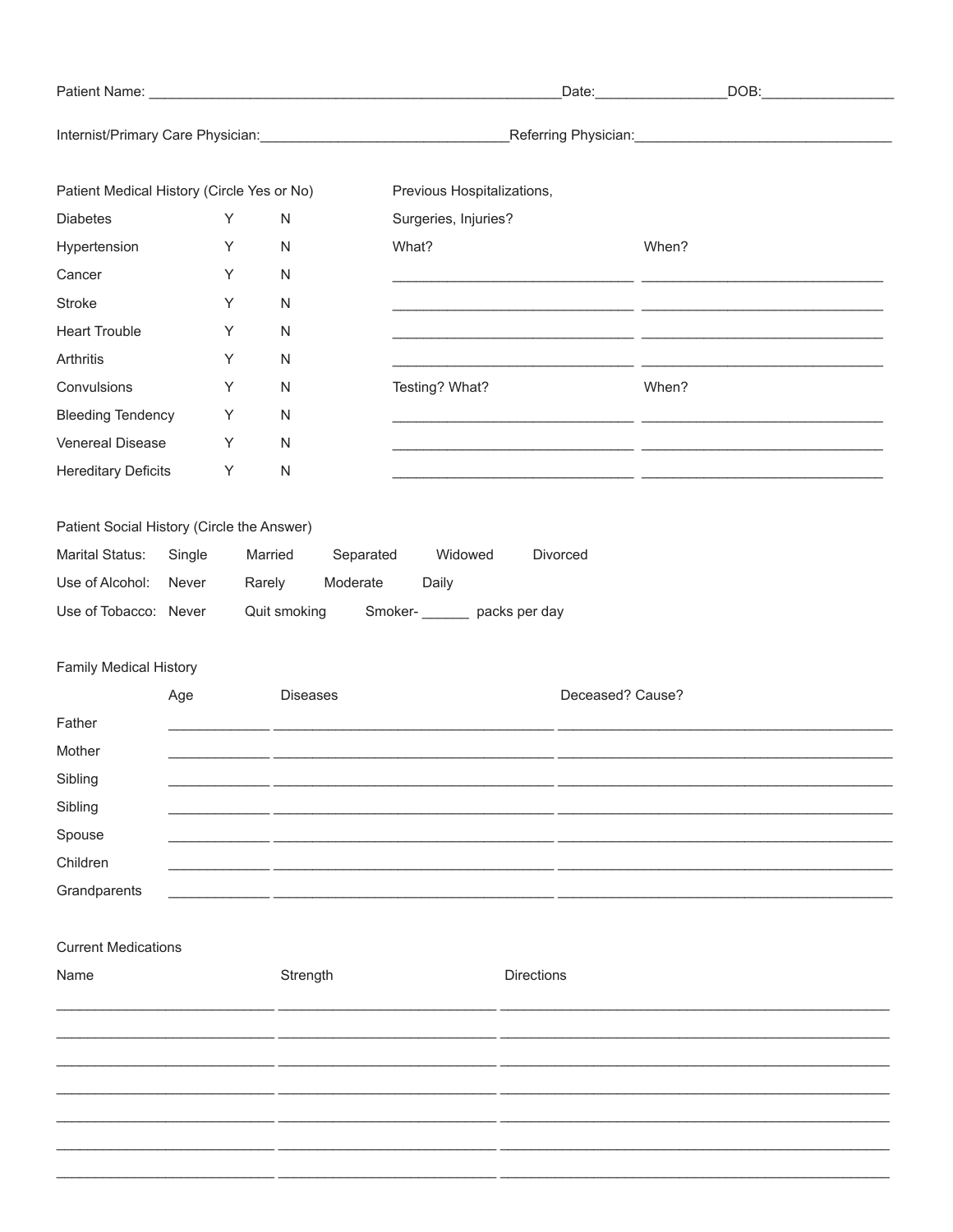## (Circle Yes or No to the below questions)

## **Musculoskeletal Gastrointestinal**

| Joint Pain               | N | Loss of appetite         |   | N |
|--------------------------|---|--------------------------|---|---|
| Joint Stiffness/Swelling | N | Nausea/vomiting          | Υ | N |
| Weakness of muscle       | N | Change in Bowels         | Y | N |
| Muscle pain/cramps       | N | <b>Frequent Diarrhea</b> | Y | N |
| Back pain                | N | Abdominal Bleeding       | Y | N |
| Cold extremities         | N | Ulcer                    | Y | N |
| Difficulty Walking       | N |                          |   |   |

| Thyroid disease       | v | Ν |
|-----------------------|---|---|
| <b>Diabetes</b>       | ∨ | Ν |
| Gland/Hormone problem |   | Ν |
| Heat/Cold Intolerance |   | Ν |

## **Neurological Genitourinary**

| <b>Frequent Headaches</b> | Y | N | <b>Frequent Urination</b> |   | N |
|---------------------------|---|---|---------------------------|---|---|
| Dizzy/Light Headed        | Y | N | Burning/Painful urination | Y | N |
| Convulsions/seizures      | Y | N | Incontinence              | Y | N |
| <b>Tremors</b>            | Y | N | Male: Testicle Pain       | Y | N |
| Paralysis                 | Υ | N | Female: pelvic pain       |   | N |
| Stoke                     | Υ | N | Female: # pregnancies     |   |   |
| Head Injury               | Y | N | # miscarriages            |   |   |
| Spinal Injury             | Υ | N |                           |   |   |
|                           |   |   |                           |   |   |

| Eye disease/injury    | ∨ | Ν |
|-----------------------|---|---|
| Glasses/contacts      | v | Ν |
| Blurred/double vision | v | Ν |
| Glaucoma              | ∨ | ٨ |

| Memory Loss/Confusion Y |   | Anemia                  | N |
|-------------------------|---|-------------------------|---|
| Depression              | N | Bleeding/Bruising often | N |
| Insomnia                |   | Enlarged glands         | N |
| Nervous/anxious         |   | Past Blood Transfusion  | N |
|                         |   |                         |   |

# **Integumentary (skin)**

| Rash/itching             | v | N |
|--------------------------|---|---|
| Changes in color of skin |   | N |

\_\_\_\_\_\_\_\_\_\_\_\_\_\_\_\_\_\_\_\_\_\_\_\_\_\_\_\_\_\_\_\_\_\_\_\_\_\_\_\_\_\_\_\_\_\_\_\_\_\_\_\_\_\_\_\_\_\_\_\_\_\_\_\_\_\_\_\_\_\_\_\_\_\_\_\_\_\_\_\_\_\_\_\_\_\_\_\_\_\_\_\_\_\_\_\_\_\_\_\_\_\_\_\_\_\_\_ \_\_\_\_\_\_\_\_\_\_\_\_\_\_\_\_\_\_\_\_\_\_\_\_\_\_\_\_\_\_\_\_\_\_\_\_\_\_\_\_\_\_\_\_\_\_\_\_\_\_\_\_\_\_\_\_\_\_\_\_\_\_\_\_\_\_\_\_\_\_\_\_\_\_\_\_\_\_\_\_\_\_\_\_\_\_\_\_\_\_\_\_\_\_\_\_\_\_\_\_\_\_\_\_\_\_\_

| Loss of appetite         | Y | N |
|--------------------------|---|---|
| Nausea/vomiting          | Υ | N |
| Change in Bowels         | Y | N |
| <b>Frequent Diarrhea</b> | Y | N |
| Abdominal Bleeding       | Y | N |
| Ulcer                    | v | N |

## **Endocrine Constitutional Symptoms**

| Thyroid disease         |  | Recent weight change | N. |
|-------------------------|--|----------------------|----|
| <b>Diabetes</b>         |  | Fever                |    |
| Gland/Hormone problem Y |  | Fatique              |    |
| Heat/Cold Intolerance   |  | Headaches            |    |

| <b>Frequent Urination</b> | Y | N |
|---------------------------|---|---|
| Burning/Painful urination | Y | N |
| Incontinence              | Y | N |
| Male: Testicle Pain       | Y | N |
| Female: pelvic pain       | Υ | N |
| Female: # pregnancies     |   |   |
| # miscarriages            |   |   |

## Eyes **Cardiovascular**

| Eye disease/injury    |  | <b>Heart Trouble</b> | N. |
|-----------------------|--|----------------------|----|
| Glasses/contacts      |  | Chest pain           | N. |
| Blurred/double vision |  | Shortness of Breath  | N. |
| Glaucoma              |  | Swelling hands/feet  |    |

## Psychiatric **Hematological/Lymphatic**

| Anemia                  |   | N |
|-------------------------|---|---|
| Bleeding/Bruising often | Y | N |
| Enlarged glands         | v | N |
| Past Blood Transfusion  |   | N |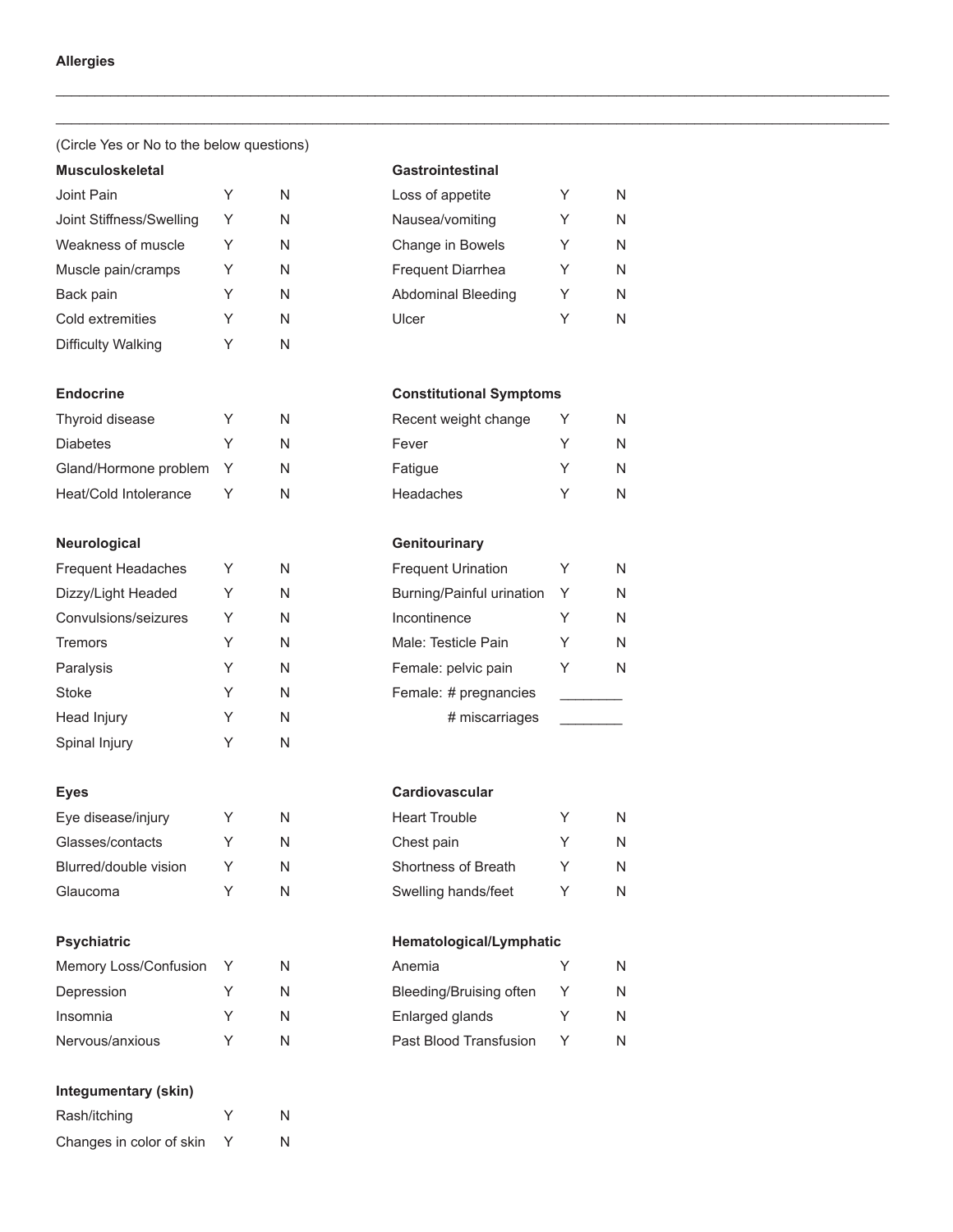

3105 Independence Drive, Suite 105, Birmingham, AL 35209 Phone: (205) 803-2210 Fax: (205) 803-2214 John B. Riser, MD Emily S. Riser, MD

Release Information

| I hereby authorized:              |  |
|-----------------------------------|--|
|                                   |  |
| Name of Physician/Clinic/Hospital |  |
| Address                           |  |
|                                   |  |

City, State, Zip

To release any and all medical records to Dr. John Riser, Dr. Emily Riser and Alabama Neurology Associates, P.C. , Tanner Center, and NeuroRecovery relative to outpatient services and any hospitalization.

\_\_\_\_\_\_\_\_\_\_\_\_\_\_\_\_\_\_\_\_\_\_\_\_\_\_\_\_\_\_\_\_\_\_\_\_\_\_\_\_\_\_\_\_\_\_\_\_\_\_\_\_\_\_\_\_\_\_\_\_\_\_\_\_\_ \_\_\_\_\_\_\_\_\_\_\_\_\_\_\_\_\_\_\_\_\_\_\_\_\_\_\_\_\_\_\_

\_\_\_\_\_\_\_\_\_\_\_\_\_\_\_\_\_\_\_\_\_\_\_\_\_\_\_\_\_\_\_\_\_\_\_\_\_\_\_\_\_\_\_\_\_\_\_\_\_\_\_\_\_\_\_\_\_\_\_\_\_\_\_\_\_ \_\_\_\_\_\_\_\_\_\_\_\_\_\_\_\_\_\_\_\_\_\_\_\_\_\_\_\_\_\_\_

Signature Date

witness **Date**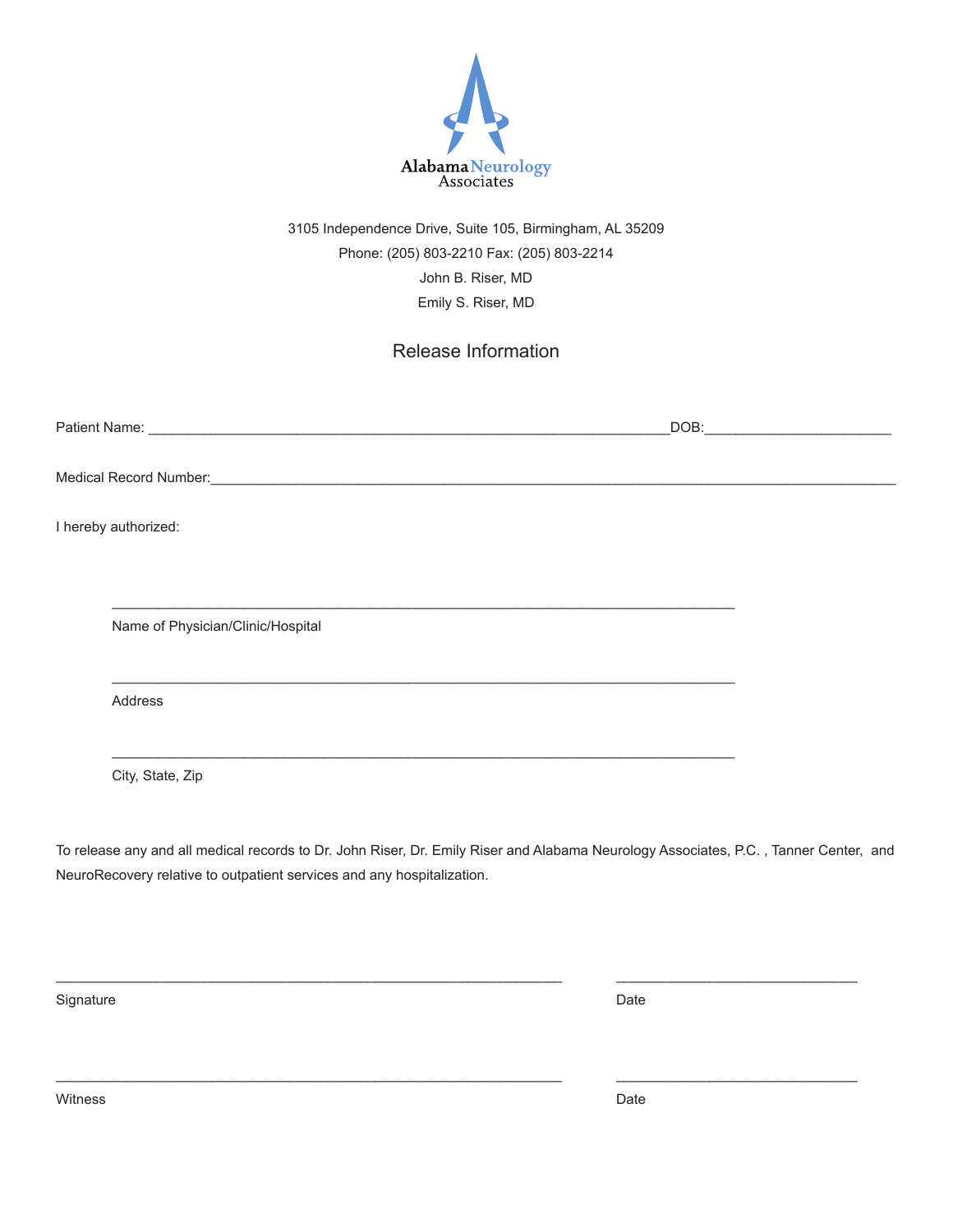

# RECEIPT OF NOTICE OF PRIVACY PRACTICE

# WRITTEN ACKNOWLEDGMENT FORM

\_\_\_\_\_\_\_\_\_\_\_\_\_\_\_\_\_\_\_\_\_\_\_\_\_\_\_\_\_\_\_\_\_\_\_\_\_\_\_\_\_\_\_\_\_\_\_\_\_\_\_\_\_\_\_\_\_\_\_\_\_\_\_\_\_ \_\_\_\_\_\_\_\_\_\_\_\_\_\_\_\_\_\_\_\_\_\_\_\_\_\_\_\_\_\_\_

I, \_\_\_\_\_\_\_\_\_\_\_\_\_\_\_\_\_\_\_\_\_\_\_\_\_\_\_\_\_\_\_\_\_\_\_\_\_\_\_\_\_\_\_\_\_\_\_\_\_\_\_\_\_\_\_\_\_\_\_\_\_\_\_\_\_\_ have received a copy of Alabama Neurology

Associates, Tanner Center and NeuroRecovery Notice of Privacy Practices.

Signature Date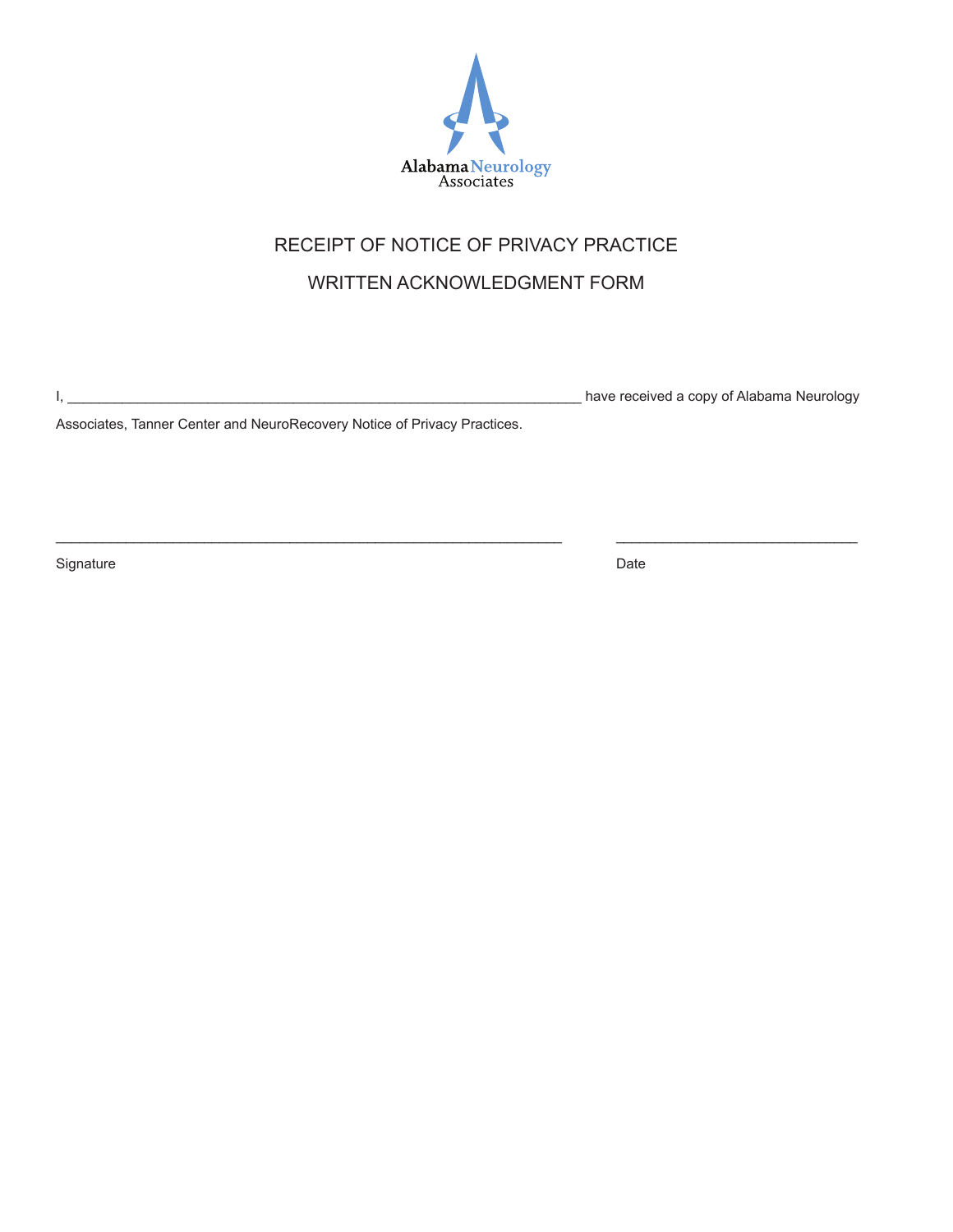

ALL PROFESSIONAL SERVICES RENDERED ARE CHARGED TO THE PATIENT, NECESSARY FORMS WILL BE COMPLETED TO HELP EXPEDITE INSURANCE CARRIER PAYMENTS. HOWEVER, THE PATIENT IS RESPONSIBLE FOR ALL FEES, REGARD-LESS OF INSURANCE COVERAGE.

I authorize Alabama Neurology Associates, P.C. to release my insurance company any medical information necessary for processing my claim. I understand the method of transmitting information may be done electronically, via fax or by US Mail and give my permission for necessary information to be sent to my insurance company by any method above.

I understand that Medicare, Blue Cross, and other Insurance companies may consider some services to be non-covered. I agree to be responsible for all charges not reimbursed by my insurance company.

Patient's Signature: \_\_\_\_\_\_\_\_\_\_\_\_\_\_\_\_\_\_\_\_\_\_\_\_\_\_\_\_\_\_\_\_\_\_\_\_\_\_\_\_\_\_\_\_\_\_\_\_\_\_\_\_\_\_\_\_\_\_\_\_\_\_\_Date:\_\_\_\_\_\_\_\_\_\_\_\_\_\_\_\_\_\_\_\_\_\_\_\_

## CONSENT TO ROUTINE DIAGNOSTIC PROCEDURES AND ROUTINE TREATMENT

This constitutes consent to such routine diagnostic procedures and routine treatment as ordered by the treating physician, his assistance or his designees. It is acknowledged that the practice of medicine is not an exact science and that no guarantees have been made as to the results of treatment or examination in this clinic.

Patient's Signature: \_\_\_\_\_\_\_\_\_\_\_\_\_\_\_\_\_\_\_\_\_\_\_\_\_\_\_\_\_\_\_\_\_\_\_\_\_\_\_\_\_\_\_\_\_\_\_\_\_\_\_\_\_\_\_\_\_\_\_\_\_\_\_Date:\_\_\_\_\_\_\_\_\_\_\_\_\_\_\_\_\_\_\_\_\_\_\_\_

IN ORDER TO COMPLY WITH NEW HIPPA REGULATIONS, PLEASE LIST THE NAME AND RELATIONSHIP OF ANYONE WE MAY SPEAK TO REGARDING YOUR TREATMENT, APPOINTMENT, OR ANY OTHER MATTER RELATING TO YOUR VISIT WITH US. (This includes spouses, children, parents, etc.)

\_\_\_\_\_\_\_\_\_\_\_\_\_\_\_\_\_\_\_\_\_\_\_\_\_\_\_\_\_\_\_\_\_\_\_\_\_\_\_\_\_\_\_\_\_\_\_\_\_\_\_\_\_\_\_\_\_\_\_\_\_\_\_\_\_\_\_\_\_\_\_\_\_\_\_\_\_\_\_\_\_\_\_\_\_\_\_\_\_\_\_\_\_\_\_\_\_\_\_\_\_\_\_\_\_\_\_ \_\_\_\_\_\_\_\_\_\_\_\_\_\_\_\_\_\_\_\_\_\_\_\_\_\_\_\_\_\_\_\_\_\_\_\_\_\_\_\_\_\_\_\_\_\_\_\_\_\_\_\_\_\_\_\_\_\_\_\_\_\_\_\_\_\_\_\_\_\_\_\_\_\_\_\_\_\_\_\_\_\_\_\_\_\_\_\_\_\_\_\_\_\_\_\_\_\_\_\_\_\_\_\_\_\_\_ \_\_\_\_\_\_\_\_\_\_\_\_\_\_\_\_\_\_\_\_\_\_\_\_\_\_\_\_\_\_\_\_\_\_\_\_\_\_\_\_\_\_\_\_\_\_\_\_\_\_\_\_\_\_\_\_\_\_\_\_\_\_\_\_\_\_\_\_\_\_\_\_\_\_\_\_\_\_\_\_\_\_\_\_\_\_\_\_\_\_\_\_\_\_\_\_\_\_\_\_\_\_\_\_\_\_\_ \_\_\_\_\_\_\_\_\_\_\_\_\_\_\_\_\_\_\_\_\_\_\_\_\_\_\_\_\_\_\_\_\_\_\_\_\_\_\_\_\_\_\_\_\_\_\_\_\_\_\_\_\_\_\_\_\_\_\_\_\_\_\_\_\_\_\_\_\_\_\_\_\_\_\_\_\_\_\_\_\_\_\_\_\_\_\_\_\_\_\_\_\_\_\_\_\_\_\_\_\_\_\_\_\_\_\_ \_\_\_\_\_\_\_\_\_\_\_\_\_\_\_\_\_\_\_\_\_\_\_\_\_\_\_\_\_\_\_\_\_\_\_\_\_\_\_\_\_\_\_\_\_\_\_\_\_\_\_\_\_\_\_\_\_\_\_\_\_\_\_\_\_\_\_\_\_\_\_\_\_\_\_\_\_\_\_\_\_\_\_\_\_\_\_\_\_\_\_\_\_\_\_\_\_\_\_\_\_\_\_\_\_\_\_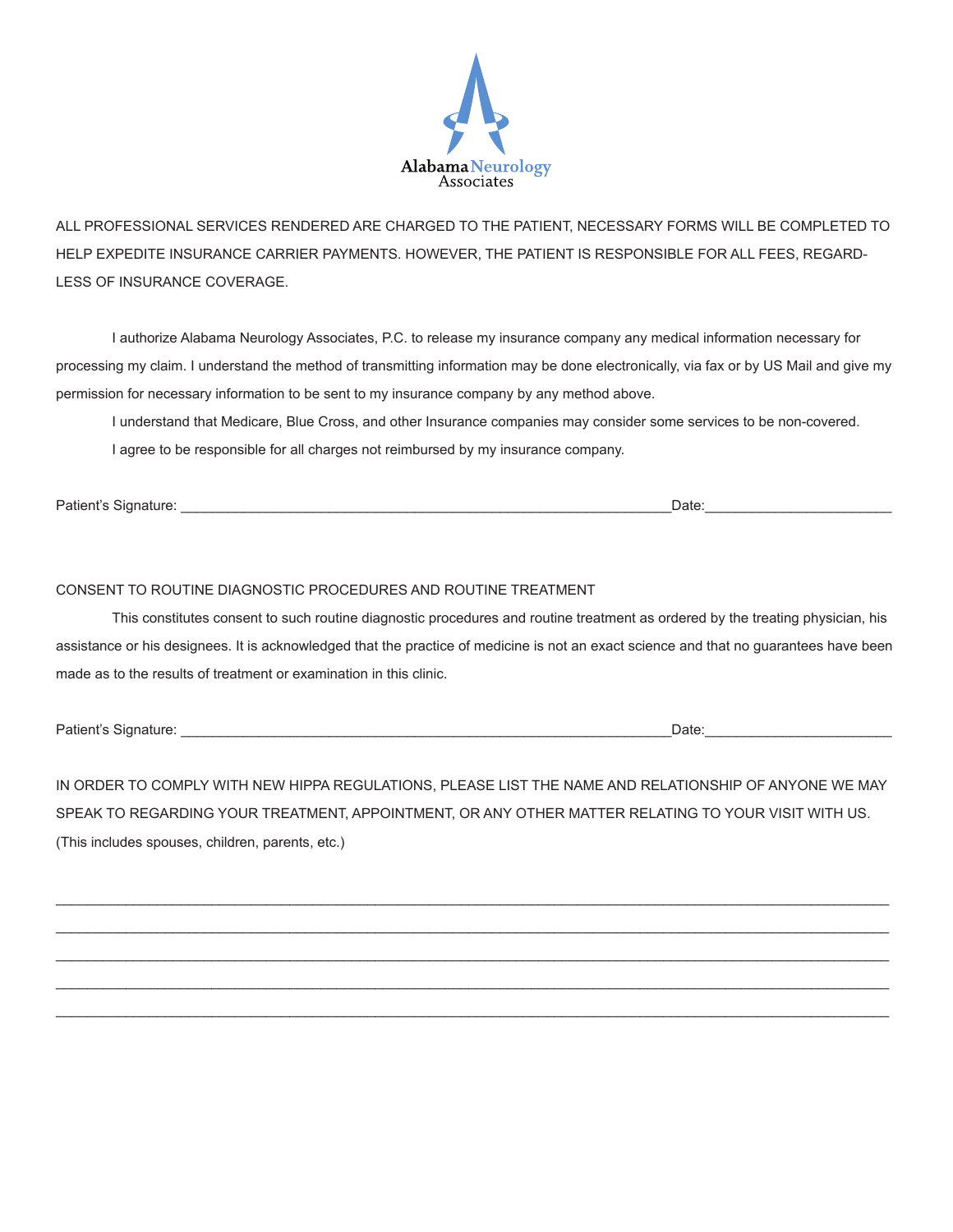

# Financial Responsibility Agreement

- CO- PAYMENTS: Co- payments are required before services rendered.
- BALANCES: All balances must be paid in full before seeing the physician/therapist/receiving an infusion.
- MLA/ DISABILITY FORMS: Our office will be charging \$25 fee for filling these forms out. This charge is not reimbursed by your insurance. Payment can either be made at the time forms are dropped off or picked up. These forms can not be mailed or faxed.
- NO SHOWS: Our office will be charging a \$25 fee for appointments not kept. We require a 24 hour notice of cancellation for all appointments.
- LATE: If you are more than 15 minutes late to your appointment, our office will have to reschedule you to the next available appointment time.
- REFERRALS: If your insurance company requires for you to have a referral from a primary care physician, they must be obtained prior to seeing the physician; or receiving an infusion. If we have not received the referral, payment in full is required at the time of service or your appointment will need to be rescheduled.

Due to the increase cost of billing, patient's failure to fulfill their financial obligations, and other changes in healthcare regulations, it is necessary for our office to implement the above policies. If you have any questions or concerns regarding these policies, you may contact our practice administrator.

I fully understand my financial responsibility for services rendered at Alabama Neurology Associates, Tanner Center and NeuroRecovery. I understand that failure to comply with these policies will result in having to reschedule any appointments until I can fulfill my responsibility.

\_\_\_\_\_\_\_\_\_\_\_\_\_\_\_\_\_\_\_\_\_\_\_\_\_\_\_\_\_\_\_\_\_\_\_\_\_\_\_\_\_\_\_\_\_\_\_\_\_\_\_\_\_\_\_\_\_\_\_\_\_\_\_\_\_ \_\_\_\_\_\_\_\_\_\_\_\_\_\_\_\_\_\_\_\_\_\_\_\_\_\_\_\_\_\_\_

\_\_\_\_\_\_\_\_\_\_\_\_\_\_\_\_\_\_\_\_\_\_\_\_\_\_\_\_\_\_\_\_\_\_\_\_\_\_\_\_\_\_\_\_\_\_\_\_\_\_\_\_\_\_\_\_\_\_\_\_\_\_\_\_\_ \_\_\_\_\_\_\_\_\_\_\_\_\_\_\_\_\_\_\_\_\_\_\_\_\_\_\_\_\_\_\_

Signature of Patient or Responsible Party Date **Date Containers** Date Date Date

Printed Name of Patient or Responsible Party **Date** Date **Date** Date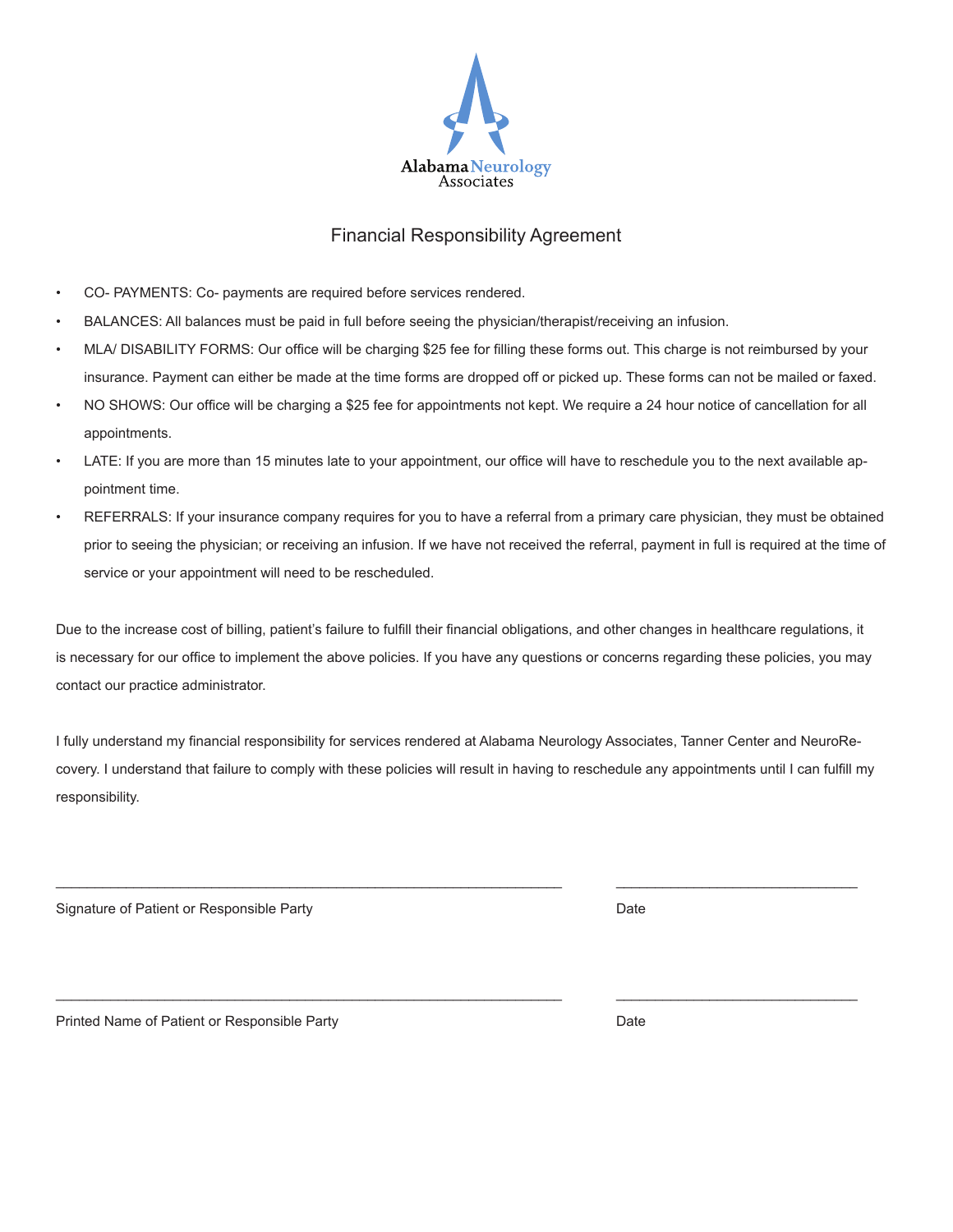

## **\* THE REST OF THIS PACKET IS FOR THE PATIENT TO KEEP FOR HIS/HER RECORDS\***

## **INSURANCE AND MISCELLANEOUS FORMS AND LETTERS**

Due to the large number of request received weekly from insurance and other forms to be completed, we find it necessary to implement the following policies.

- Disability information requested by the sate of Alabama will be handled according to state guidelines.
- All other forms requested by either the patient or a third party will require a **\$25** payment, due at the time the form is received in our office. Forms received without payment will be held until payment is received.
- A minimum of one week required for completion of all forms. Extensive requests may take longer. You will be notified in advance in order to complete forms, you must be an established patient who has been seen within the last 12 months. Generally, we will not be able to complete forms for a patient who has only one office visit.
- Short letters to employers and other entities are free of charge but do require a week to prepare.

### **PRESCRIPTION REFILLS**

To abide by all State and Federal laws, the following policies will be strictly enforced. No exceptions will be made.

- Request for refills after 3:00pm Monday through Thursday will be responded to the next business day. All refill request received on Friday will not be handled until Monday. The doctor on call will not respond to request for medication refills.
- Prescriptions for **NARCOTICS CANNOT BE REFILLED EARLY.**
- Prescriptions for various narcotics cannot be called into a pharmacy. These prescriptions will have to be picked up by the patient during business hours.
- Patients who have not been seen in the last six months to one year (depending on condition) will have to make an appointment to see the doctor in order to get a refill on your medication.

### **TELEPHONE CALLS AND TEST RESULTS**

- Office hours are 9am until 3:30pm Monday through Thursday and 9am until 12pm on Friday. Please make the receptionist aware if you are experiencing a true medical emergency.
- Test results will be given as soon as the doctor has reviewed them. MRI results will take at least three days (3) and lab results will take at least 7 days. You will be notified immediately of any urgent results.
- Messages left prior to 3pm will be returned that day. Calls are returned in the order of medical necessity.
- **• NO PRESCRIPTIONS OR RESULTS WILL BE CALLED AFTER HOURS BY THE ON CALL PHYSICIAN.**

**THIS DOCUMENT IS A TEMPLATE ONLY. IT DOES REFLECT THE REQUIREMENTS OF YOUR STATE'S LAWS. YOU SHOULD CONSULT WITH ADVISORS (YOUR STATE OR LOCAL MEDICAL OR SPECIALTY SOCIETY, ASSOCIATION OR LEGAL OR OTHER COUNSEL) FAMILIAR WITH YOUR STATE'S PRIVACY LAWS PRIOR TO USING THIS DOCUMENT.**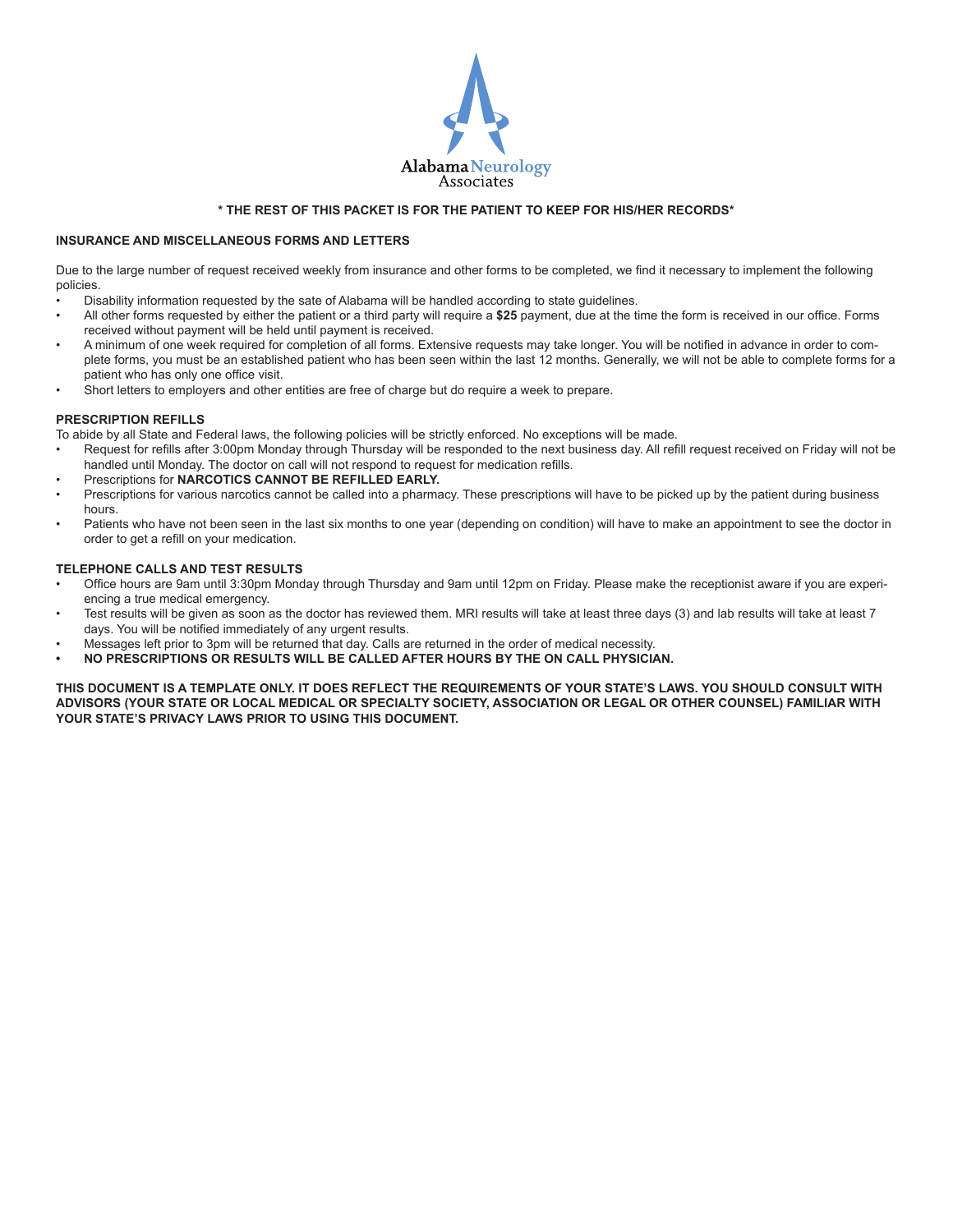### **NOTICE OF PRIVACY PRACTICES**

As required by the privacy regulations created as a result of the Health Insurance Portability and Accountability Act of 1996 (HIPPA), this notice describes how health information about you (as a patient of this practice) may be used and disclosed and how you can get access to your individually identifiable health information.

## **Please review this notice carefully.**

## **A. OUR COMMITMENT TO YOUR PRIVAC**Y

Our practice is dedicated to maintaining the privacy of your individually identifiable health information (IIHI). In conducting our business, we will create records regarding you and the treatment and services we provide you. We are required by law to maintain the confidentiality of health information that identifies you. We are also required by law to provide you with this notice of our legal duties and the privacy practices that we maintain in our practice concerning your IIHI. By federal law and state law, we must follow the terms of this notice of privacy practices that we have in effect at this time. We realize that these laws are complicated, but we must provide you with the following important information:

- How we may use and disclose your IIHI
- Your privacy rights in your IIHI
- Our obligations concerning the use and disclosure of your IIHI

The terms of this notice apply to all records containing your IIHI that are created or retained by our practice. We reserve the right to revise or amend this notice of privacy practices. Any revision or amendment to this notice will be effective for all of your records that our practice has created or maintained in the past, and for any of your records that we may create or maintain in the future. Our practices will post a copy of our current Notice in our offices in a visible location at all times, and you may request a copy of our most current Notice at any time.

## **B. IF YOU HAVE QUESTIONS ABOUT THIS NOTICE PLEASE CONTACT: Alabama Neurology Associates**

## **C. WE MAY USE AND DISCLOSE YOUR IIHI IN THE FOLLOWING WAYS:**

The following categories describe the different ways in which we may use and disclose your IIHI:

- 1. Treatment. Our practice may use your IIHI to treat you. For example, we may ask you to have laboratory tests (such as blood or urine tests). And we may use the results to help s reach a diagnosis. We might use your IIHI in order to write a prescription for you or we might disclose your IIHI to a pharmacy when we order a prescription for you. Many of the people who work in our practice, including but not limited to our doctors and nurses, may use or disclose your IIHI in order to treat you or to assist others in your treatment. Additionally, we may disclose your IIHI to others who may assist in your care, such as your spouse, children or parents. Finally, we may also disclose your IIHI to other health care providers for purposes related to your treatment.
- 2. Payment. Our practice may use and disclose your IIHI in order to bill and collect payment for the services and items you may receive from us. For example, we may contact your health insurer to certify that you are eligible for benefits (and for what range of benefits), and we may provide your insurer with details regarding your treatment to determine if your insurer will cover, or pay for your treatment. We may use and disclose your IIHI to obtain payment from a third party that may be responsible for such costs, such as family members. Also, we may use your IIHI to bill you directly for services and items. We may disclose your IIHI to other health care providers and entities to assist in their billing and collection efforts.
- Health Care Operations. Our practice may use and disclose your IIHI to operate our business. As examples of the ways in which we may use and disclose your information for our operations, our practice may use your IIHI to evaluate the quality of care you received from us, or to conduct cost-management and business planning activities for our practice. We may disclose your IIHI to other health care providers and entities to assist in their health care operations.
- 4. Optional:
- 5. Appointment reminders. Our practice may use and disclose your IIHI to contact you and remind you of an appointment.
- 6. Treatment options. Our practice may use and disclose your IIHI to inform you of potential treatment options or alternatives.
- 7. Health Related Benefits and Services. Our practice may use and disclose your IIHI to inform you of health-related benefits or services that may be of interest to you.
- 8. Release of Information to Family/Friends. Our practice may release your IIHI to a friend or family member that is involved in your care, or who assists in taking care of you. For example, a parent or guardian may ask that a babysitter take their child to the pediatrician's office for treatment of a cold, in this example, the babysitter may have access to the child's medical information.
- 9. Disclosures Required by Law. Our practice will use and disclose your IIHI when we are required to do so by federal, state, or local law.

## **D. USE AND DISCLOSURE OF YOUR IIHI IN CERTAIN SPECIAL CIRCUMSTANCES**

The following categories describe unique scenarios in which we may use or disclose your IIHI.

- 1. Public Health Risks. Our practice may disclose your IIHI to public health authorities that are authorized by law to collect information for the purpose of:
	- Maintaining vital records, such as births and deaths
	- Reporting child abuse or neglect
	- Preventing or controlling disease, injury or disability
	- Notifying a person regarding potential exposure to a communicable disease or condition
	- Notifying a person regarding a potential risk for spreading or contracting a disease or condition
	- Reporting reactions to drugs or problems with products or devices
	- Notifying individuals if a product or devices they may be using has been recalled
	- Notifying appropriate government agencies and authorities regarding potential abuse or neglect of an adult patient (including domestic violence);however, we will only disclose this information if the patient agrees or we are required or authorized by law to disclose this information
	- Notifying your employer under limited circumstances related primarily to workplace injury or illness or medical surveillance
- 2. Health Oversight Activities. Our practice may disclose IIHI to a health oversight agency for activities authorized by law. Oversight activities can include for example, investigations, inspections, audits, surveys, licensure and disciplinary actions; civil, administrative, and criminal procedures or actions; or other activities necessary for the government to monitor government programs, compliance with civil rights laws and the health care system in general.
- Lawsuits and Similar Proceedings. Our practice may use and disclose IIHI in response to a court or administrative order, if you are involved in a lawsuit or a similar proceeding. We may also disclose your IIHI in response to a discovery request, subpoena, or other lawful process by another party involved in the dispute, but only if we have made an effort to inform you of the request or to obtain an order protecting the information the party had requested.